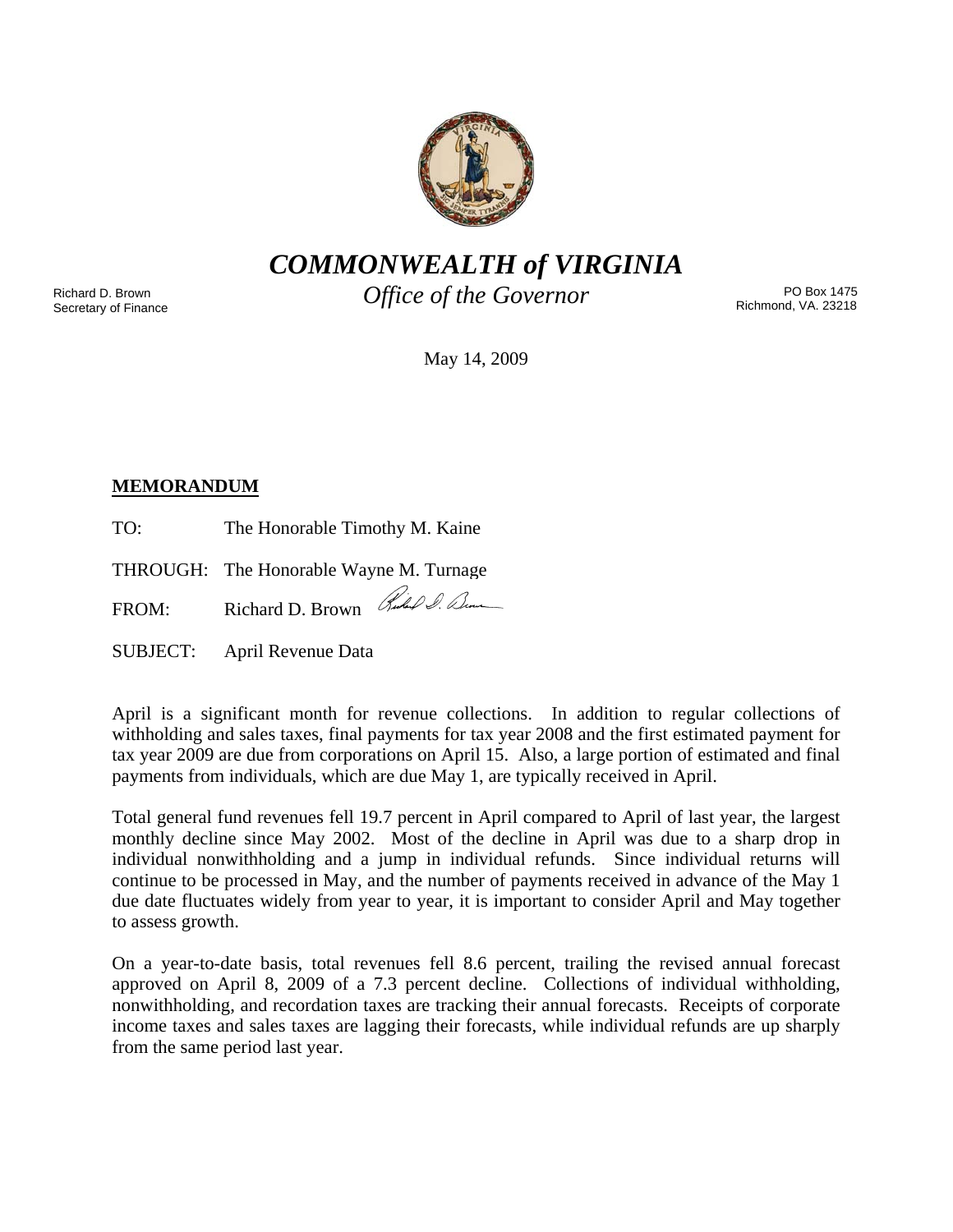The Honorable Timothy M. Kaine May 14, 2009 Page 2 of 5

## **National Economic Indicators**

The economy remains in a deep recession; however, some national indicators suggest the rate of decline may be slowing.

- Real GDP fell 6.1 percent at an annualized rate in the first quarter of 2009, according to the advance estimate, close to the 6.3 percent decline in the fourth quarter of 2008. The decline is the sharpest two-quarter drop since 1958. On a positive note, consumer spending increased in the first quarter, after declining sharply in the last half of 2008.
- The labor market continued to contract in April; however, the number of job losses declined from previous months. Payroll employment fell by 539,000 jobs in April, following losses of 699,000 in March and 681,000 in February. In a separate report, the unemployment rate rose to 8.9 percent from 8.5 percent.
- Initial claims for unemployment fell by 34,000 to 601,000 during the week ending May 2. The four-week moving average fell from 638,000 to 624,000. Although the level of initial claims is indicative of continued weakness in the labor market, layoffs appear to be slowing.
- The Conference Board's index of leading indicators fell 0.3 percent to 98.1 in March, following a 0.2 percent decrease in February. The decline was led by lower stock prices and falling building permits.
- Consumer confidence appears to have improved in April. The Conference Board's index of consumer confidence jumped from 26.9 to 39.2 in April. The expectations component drove the increase, while the current conditions component rose only modestly.
- The manufacturing sector continues to contract, but at a slower rate. The Institute of Supply Management index increased by 3.8 points in April, rising from 36.3 to 40.1. Although the index remains at recessionary levels, the gradual improvement over the last four months suggests the rate of contraction has peaked.
- Inflation remains very low. In March, the CPI declined by 0.1 percent from February and 0.4 percent from March of last year, driven by falling energy prices. Core inflation rose 0.2 percent from February and stands 1.8 percent above March of last year. Core inflation has held steady at 0.2 percent per month for three consecutive months.

#### **Virginia Economy**

In Virginia, payroll employment fell by 2.4 percent in March, the largest monthly drop since September 1991. Northern Virginia posted a decline of 1.2 percent, Hampton Roads fell 0.9 percent, and employment in the Richmond-Petersburg area fell 3.5 percent in March. After rising for five consecutive months, the unemployment rate in Virginia held steady at 7.0 percent in March.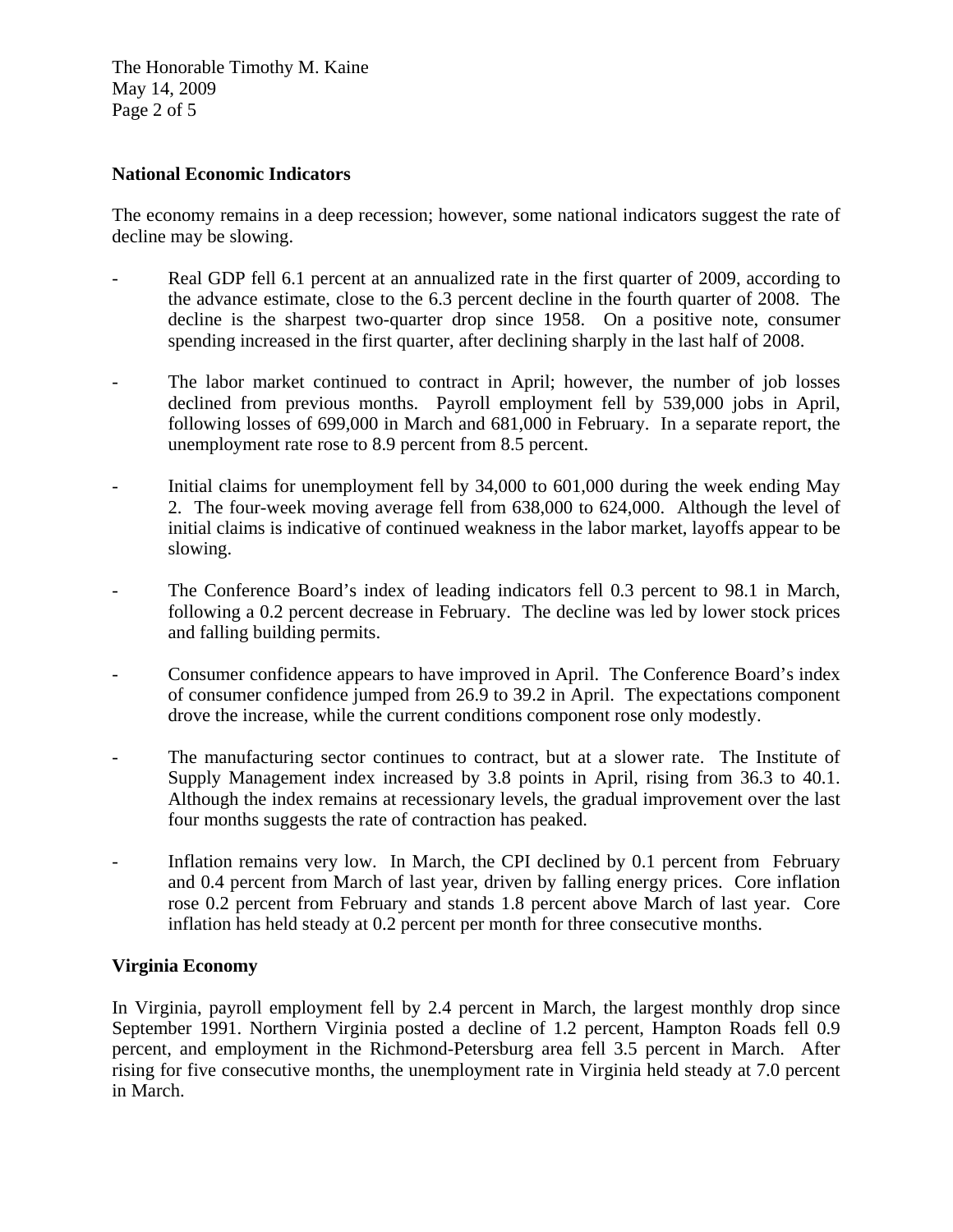The Honorable Timothy M. Kaine May 14, 2009 Page 3 of 5

The Virginia Leading Index fell 0.2 percent in March, its seventh consecutive decline. All three components – auto registrations, building permits, and initial unemployment claims – contributed to the decline. The leading index declined in nine of the eleven metro areas in the Commonwealth. Leading indexes for Roanoke and Winchester increased in March.

## **April Revenue Collections**

Total general fund revenues fell 19.7 percent in April compared to April of last year. A significant drop in individual nonwithholding and a surge in refund activity account for most of the decline. On a year-to-date basis, total revenues fell 8.6 percent, trailing the revised annual forecast of a 7.3 percent decline. Collections of individual withholding, nonwithholding and recordation taxes are tracking their annual forecasts. Receipts of corporate income taxes and sales taxes are lagging their forecasts, while individual refunds are up sharply from the same period last year.

*Net Individual Income Tax (66% of general fund revenues)*: Year-to-date collections of net individual income tax fell 25.8 percent in April. On a year-to-date basis, a decline of 4.5 percent is slightly trailing the annual estimate of a 4.1 percent decline. Performance in each component of individual income tax is as follows:

*Individual Income Tax Withholding (63% of general fund revenues)*: Collections of payroll withholding taxes grew 3.3 percent in April. Year-to-date withholding growth is 2.3 percent, close to the projected annual growth rate of 2.5 percent.

*Individual Income Tax Nonwithholding (16% of general fund revenues)*: April is a significant month for nonwithholding collections. Final payments for tax year 2008 and the first estimated payment for tax year 2009 are both due May 1.

April collections were \$581.0 million compared with \$822.2 million in April 2008, a 29.3 percent decrease. To date, about 72 percent of the nonwithholding forecast has been collected, and collections during this period are 16.9 percent below the same period last year, close to the revised annual estimate of a 17.9 percent decline.

Typically, a large portion of final payments due May 1 are received in April; however, the amount varies from year to year. Estimated and final payments will continue to be processed in May. Therefore, April and May collections must be analyzed together to accurately assess growth in this source. The final estimated payment for this fiscal year is due June 15.

*Individual Income Tax Refunds*: Through April, \$1.6 billion in individual refunds have been issued, compared with \$1.5 billion in the same period last year. Year to date, refunds are 13.1 percent ahead of the same period last year, ahead of the annual forecast of a 7.4 percent increase.

For the filing season beginning in January, 2.3 million refunds have been issued – about 4 percent more than during the same period last year. TAX can issue another \$158 million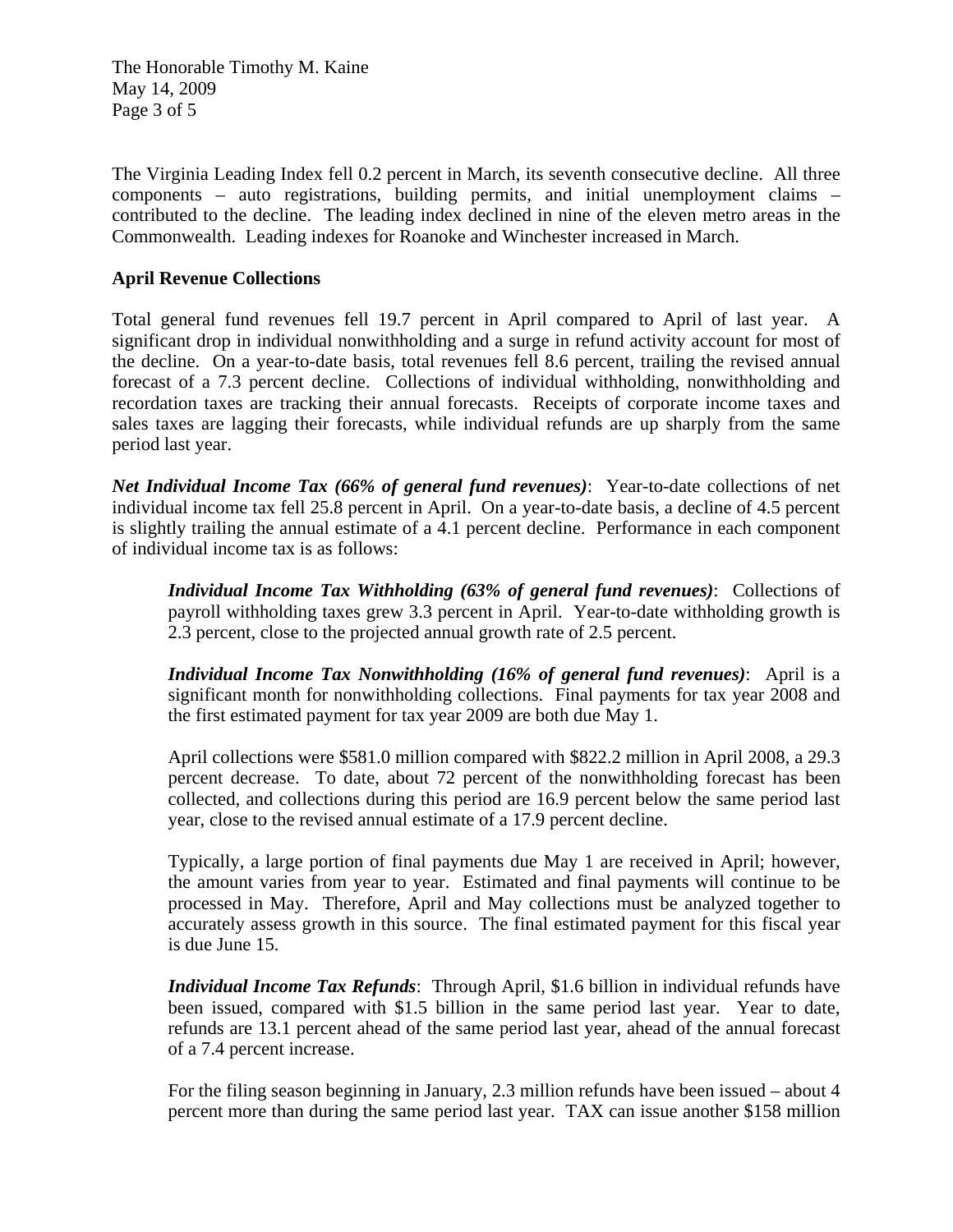The Honorable Timothy M. Kaine May 14, 2009 Page 4 of 5

> in refunds and meet the annual estimate; however, last year \$224 million in refunds was issued in the last two months.

*Sales Tax (20% of general fund revenues)*: Collections of sales and use taxes, reflecting March sales, fell 9.5 percent in April. One likely reason for the sharp decline is that Easter was in March of last year, while this year it was in April. May's receipts of April sales will provide a better year-over-year comparison of the spring season. On a year-to-date basis, collections have fallen 4.8 percent, lagging the annual estimate of a 3.7 percent decline.

*Corporate Income Tax (5% of general fund revenues)*: In April, corporations made their first estimated payment for tax year 2009, and made either a final or extension payment for tax year 2008.

Corporate income tax collections were \$158.2 million in April compared with \$165.7 million in April of last year. Year-to-date collections are down 22.7 percent from the same period last year, trailing the annual estimate of a 15.2 percent decline. The second estimated payment for tax year 2009 is due June 15. About \$192 million is needed to meet the annual forecast in this source. In the last two years, about \$170 million was collected in May and June.

*Wills, Suits, Deeds, Contracts (2% of general fund revenues)*: Collections of wills, suits, deeds, and contracts – mainly recordation tax collections – fell 27.8 percent in April, and are down 33.6 percent on a year-to-date basis, near the forecast of a 34.7 percent decline.

#### **Other Revenue Sources**

The following list provides data on April collections for other revenue sources:

|                                     | <b>Year-to-Date</b> | Annual<br><b>Estimate</b> |
|-------------------------------------|---------------------|---------------------------|
| Insurance Premiums (2% GF revenues) | $-47.7\%$           | $-35.1%$                  |
| Interest Income (1% GF revenues)    | $-40.9\%$           | $-36.2\%$                 |
| ABC Taxes (1% GF revenues)          | 2.6%                | 3.6%                      |

*All Other Revenue (3% of general fund revenues)*: Receipts in All Other Revenue fell 30.4 percent in April – \$25.3 million compared with \$36.3 million last April. For the fiscal year-todate, collections of All Other Revenue fell 28.1 percent from the same period in fiscal year 2008, slightly behind the annual estimate of a 24.8 percent decline. The large decline in year-to-date collections and the annual forecast is attributable to the repeal of the estate tax. The tax was repealed effective July 1, 2007, and estates from deaths prior to that date had up to nine months to file.

*Lottery Revenues*: Net income for April 2009 totaled \$38.1 million, an increase of \$411,000 from April 2008. Lower prize expense rates were somewhat offset by lower interest earnings